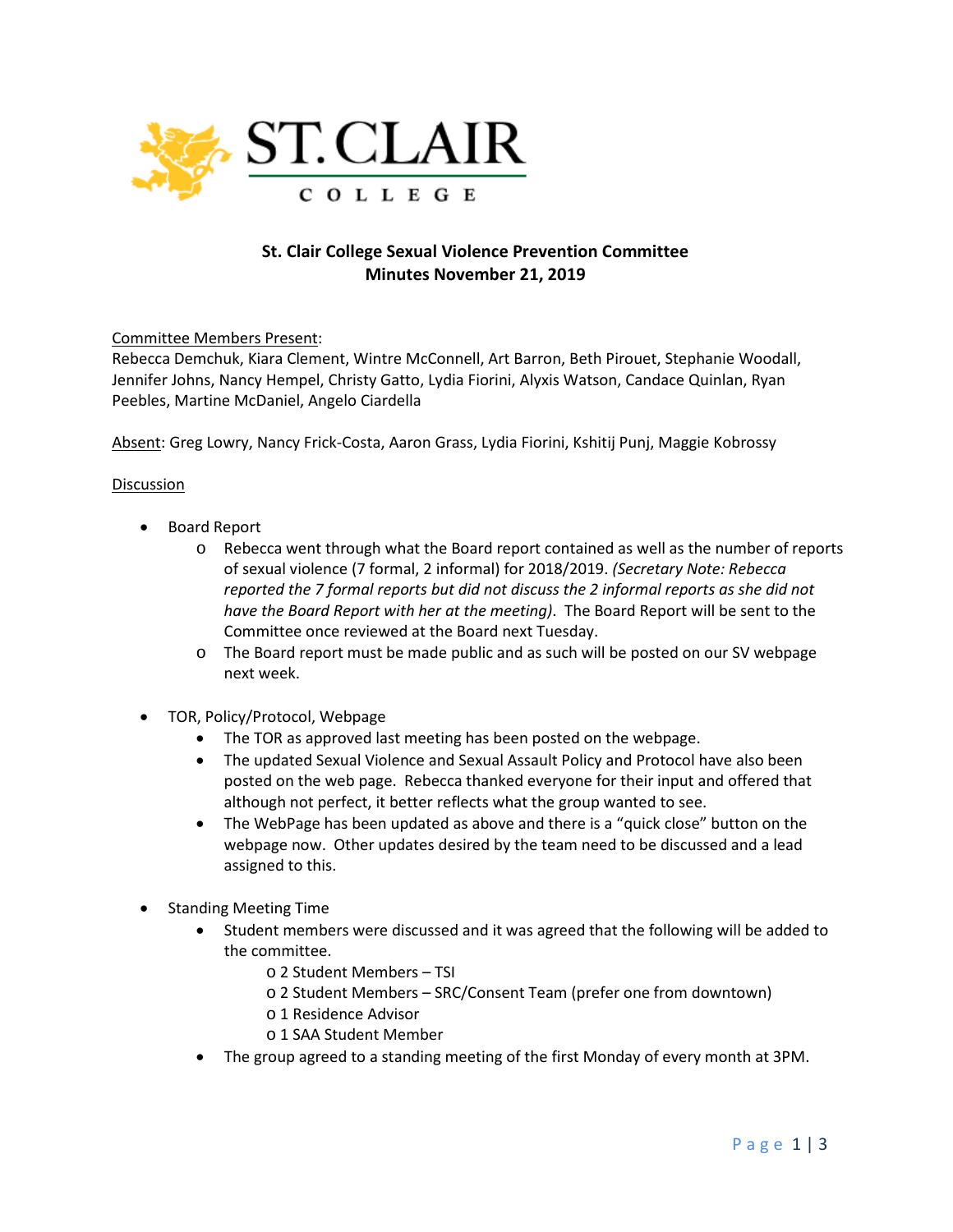- Prevention Activities September to December 2019
	- Residence
		- o Condom Toss, I Hit That, Sex in an Envelope, Treats or Trick Bulletin Board all fun games that promote discussion around safe sex, consent and healthy relationships.
		- o Covered in floor meetings with all Residents.
		- o It was noted that in the survey done by Residents, they actually indicated that there is too much around this issue (we all decided this is a good problem to have).
	- International Office
		- o Hosted many different education sessions with International Students, one of which covered healthy relationships and expectations in Canada.
	- TSI
- o Promoted a Woman's Shelter March "Walk in Her Shoes" promote education around sexual violence and violence against women.
- SRC

o Condon Tree.

- **Athletics** 
	- o Sexual Assault Crisis Centre Training sessions with athletic teams.
- Counseling Services
	- o Educational booklet about sexual violence and other important topics.
- Consent Team (Windsor)
	- o Five core students chose developing a work plan to share with group.
	- o Poster campaign under development.
	- o Any input would be welcome from the team (email Candace).
- Safe Walk (Windsor)
	- o Amazing turnout with 40+ volunteers with more asking to join.
	- o Operating 5:30-10PM.
	- o Suggested proactive walks (when teams end games or practices at South, when classes let out downtown).
- Flip the Script Training
	- o Early stages looking at collaborating with the S.A.R.E Centre and the University of Windsor to offer "Flip the Script" training on campus.
	- o More to come….
- Prevention Activities for January to April 2020
	- o Self Defense
		- Jenn is looking into offering self-defense for women in Chatham in January.
		- SRC will look at offering self-defense classes for women and one for open to everyone in Windsor.
	- o Consent Team Work Plan to be communicated and discussed at our next meeting.
- Round Table
	- o Condom machines need to be reviewed, all were empty when surveyed.
	- o Should consider condom machines in women's washrooms.
	- o Can signage be placed in washrooms (will review signage and work together on a best practice).